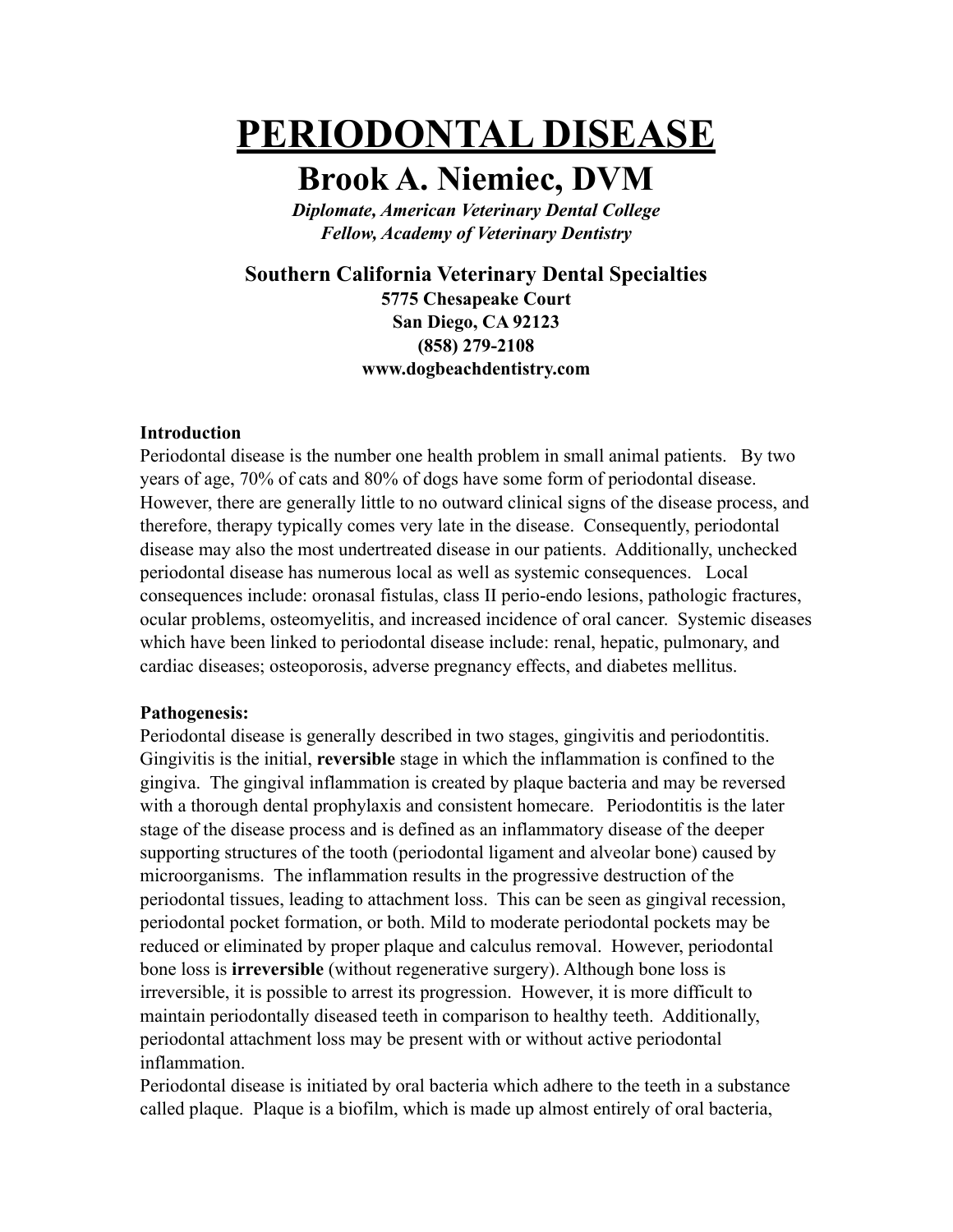contained in a matrix composed of salivary glycoproteins and extracellular polysaccharides. Calculus (or tartar) is basically plaque which has secondarily become calcified by the minerals in saliva. **Plaque and calculus may contain up to 100,000,000,000 bacteria per gram.** Bacteria within a biofilm do not act like free living or "planktonic" bacteria; and in fact are 1,000 to 1,500 times more resistant to antibiotics than are planktonic bacteria. Plaque on the tooth surface is known as supragingival plaque. Once it extends under the free gingival margin and into the area known as the gingival sulcus (between the gingiva and the teeth or alveolar bone), it is called subgingival plaque. Supragingival plaque likely affects the pathogenicity of the subgingival plaque in the early stages of periodontal disease. However, once the periodontal pocket forms, the effect of the supragingival plaque and calculus is minimal. Therefore, control of supragingival plaque alone is ineffective in controlling the progression of periodontal disease.

Initial plaque bacteria consists of predominately non-motile, gram-positive, aerobic facultative rods and cocci. Gingivitis is initiated by an increase in the overall number of bacteria, which is primarily motile gram negative rods and anaerobes. In established periodontal disease, gram negative rods account for approximately 74% of the microbiotic flora. Finally, elevated numbers of spirochetes are found in almost all periodontal pockets, and anaerobic organisms compose 90% of the bacterial species in chronic periodontal disease.

Classically, periodontal disease was thought to be caused by an increase in the overall numbers of bacteria. The *non-specific plaque hypothesis* was based on the fact that periodontal disease is associated with an increased level of plaque and calculus. It was thought that low levels of plaque bacteria were controlled by the host response. It was further noted that the concentration of bacteria in periodontally diseased sites is twice as high as in healthy sites. However, recent studies point to a few, virulent strains of bacteria as being responsible for the attachment loss seen with periodontal disease. The *specific plaque hypothesis* is based on the fact that these few species are seen in virtually all cases of chronic periodontal disease. These findings have lead to the development of the "One stage full-mouth disinfection" treatment as well as a vaccine against these organisms. However, the cornerstone of therapy is still meticulous plaque control. The bacteria in the subgingival plaque secrete toxins as well as metabolic products. Also produced are cytotoxins and bacterial endotoxins which can invade tissues on their own, and in turn cause inflammation to the gingival and periodontal tissues. This inflammation causes damage to the gingival tissues and initially results in gingivitis. Eventually, the inflammation can lead to periodontitis, i.e. the destruction of the attachment between the periodontal tissues and the teeth. In addition to directly stimulating inflammation, the bacterial metabolic byproducts also elicit an inflammatory response from the animal. White blood cells and other inflammatory mediators migrate out of the periodontal soft tissues and into the periodontal space due to increased vascular permeability and increased space between the crevecular epithelial cells. White blood cells fight the infection by phagocytizing bacteria, but may also release enzymes to destroy the bacterial invaders either by design or after their death. When released into the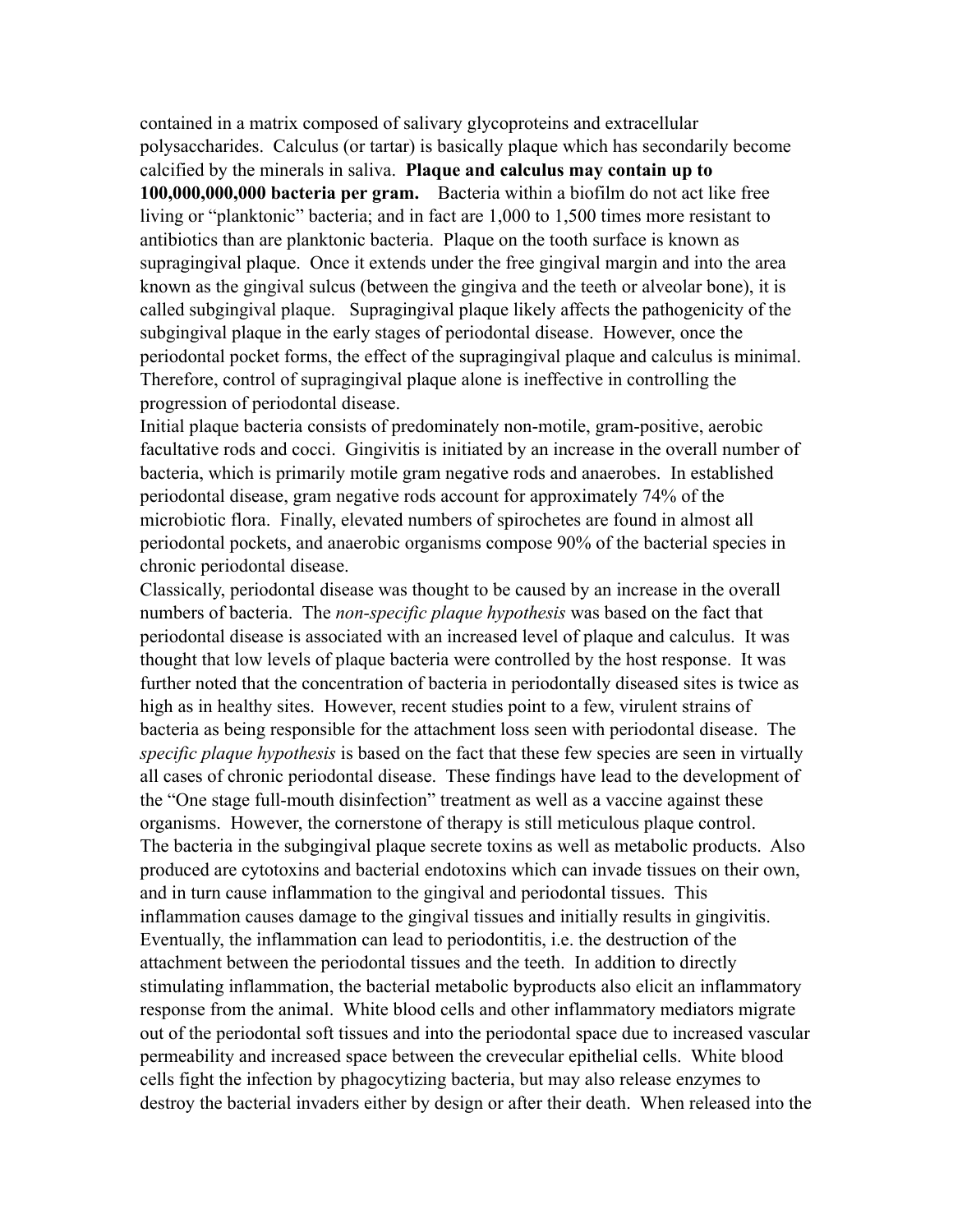sulcus, these enzymes will cause further inflammation of the delicate gingival and periodontal tissues. In fact, the progression of periodontal disease is determined by the virulence of the bacteria combined with the host response. It is the host response that often damages the periodontal tissues. However, patients with deficient immune systems typically have more severe periodontal disease than those individuals in good health.<sup>2 20</sup> HIV, diabetes, and stress are significant risk factors for severe periodontitis in humans, and could likely be extrapolated to our animal patients.

The inflammation produced by the combination of the subgingival bacteria and the host response damages the soft tissue attachment of the tooth, and decreases the bony support via osteoclastic activity. This causes the periodontal attachment of the tooth to move apically (towards the root tip).

As periodontal disease progresses over time, the attachment loss continues in a non-linear pattern as active stages of destruction are followed by quiescent phases (burst). The end stage of periodontal disease is tooth loss; however the disease has created significant problems prior to tooth exfoliation.

### **Clinical Features:**

It is important to be familiar with normal features in order to identify abnormal findings. Normal gingival tissues are coral pink in color (allowing for normal pigmentation), and have a thin, knife-like edge, with a smooth and regular texture. In addition, there should be no demonstrable plaque or calculus on the dentition. Normal sulcal depth in a dog is 0 to 3mm and in a cat is 0 to 0.5mm.

The first clinical sign of gingivitis is erythema of the gingiva. This is followed by edema, gingival bleeding during brushing or after chewing hard/rough toys, and halitosis. Gingivitis is typically associated with calculus on the involved dentition, but is primarily elicited by PLAQUE and thus can be seen in the absence of calculus. Alternatively, widespread supragingival calculus may be present with little to no gingivitis. It is critical to remember that calculus itself is essentially non-pathogenic. Therefore, the degree of gingival inflammation (not the amount of calculus) should be used to judge the need for professional therapy. As gingivitis progresses to periodontitis, the oral inflammatory changes intensify.

The hallmark clinical feature of established periodontitis is attachment loss. In other words, the periodontal attachment to the tooth migrates apically. As periodontitis progresses, alveolar bone is also lost. On oral exam, there are two different presentations of attachment loss. In some cases, the apical migration results in gingival recession while the sulcal depth remains the same. Consequently, tooth roots become exposed and the disease process is easily identified on conscious exam. In other cases, the gingiva remains at the same height while the area of attachment moves apically, thus creating a periodontal pocket. This form is typically diagnosed only under general anesthesia with a periodontal probe. It is important to note that both presentations of attachment loss can occur in the same patient, as well as the same tooth. As attachment loss progresses, alveolar bone loss continues, until tooth exfoliation in most cases. After tooth exfoliation occurs, the area generally returns to an uninfected state, but the bone loss is permanent.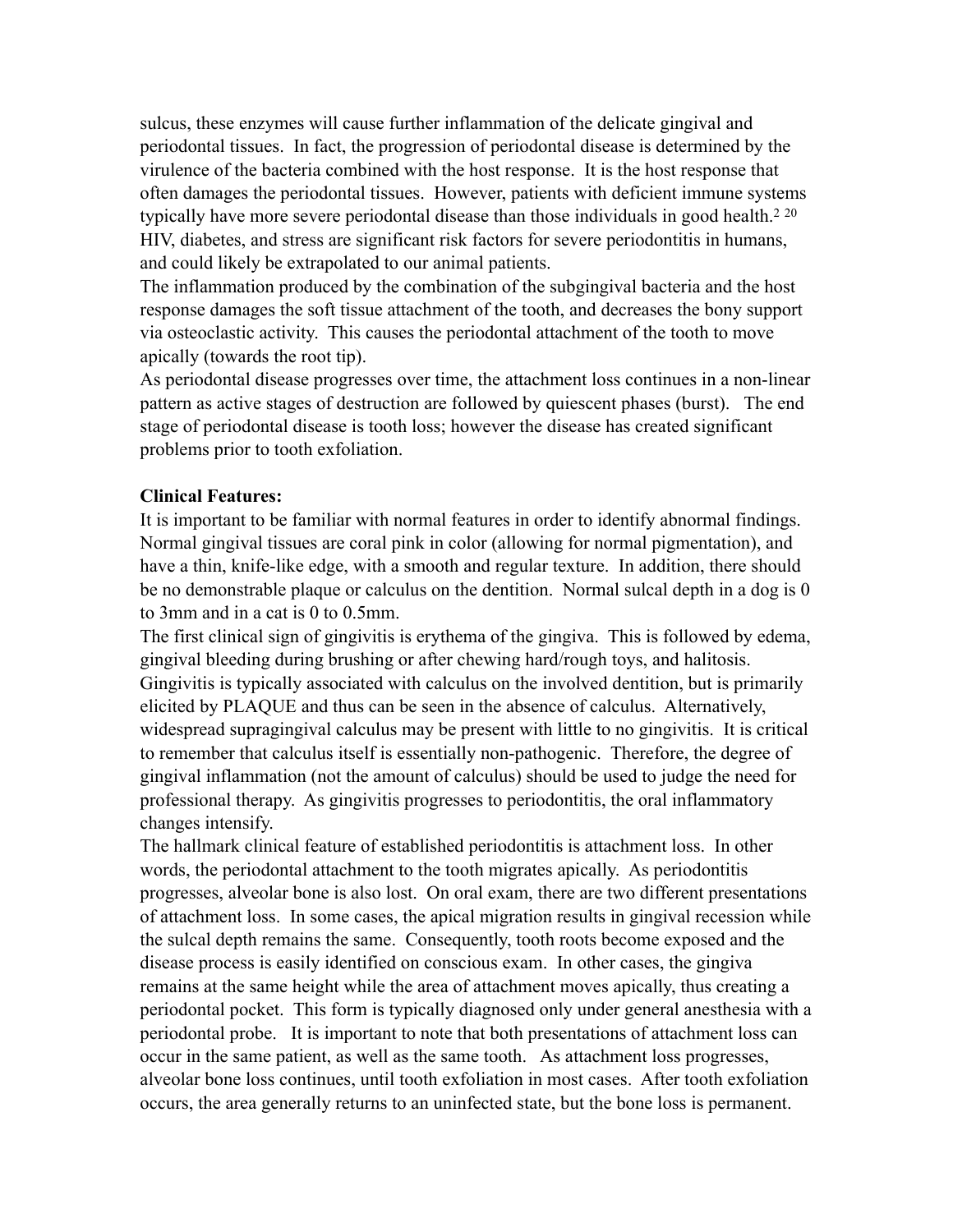#### **Severe local consequences:**

In addition to tooth loss, there are six proven local severe sequela of severe periodontal disease.

The most common of these local consequences is an **oral-nasal fistula (ONF)**. ONFs are typically seen in older, small breed dogs (especially chondrodystrophic breeds); however they can occur in any breed as well as felines. ONFs are created by the progression of periodontal disease up the palatal surface of the maxillary canines however; any maxillary tooth is a candidate. This results in a communication between the oral and nasal cavities, creating an infection (sinusitis). Clinical signs include chronic nasal discharge, sneezing, and occasionally anorexia and halitosis. Definitive diagnosis of an oronasal fistula often requires general anesthesia. The diagnosis is made by introducing a periodontal probe into the periodontal space on the palatal surface of the tooth. Interestingly, this condition can occur even when the remainder of the patient's periodontal tissues is relatively healthy (including other surfaces of the affected tooth). Appropriate treatment of an ONF requires extraction of the tooth and closure of the defect with a mucogingival flap. However, if a deep periodontal pocket is discovered prior to development of a fistula, periodontal surgery with guided tissue regeneration can be performed to save the tooth.

Another potential severe consequence of periodontal disease can be seen in multi-rooted teeth, and is called a **class II perio-endo abscess.** This occurs when the periodontal loss progresses apically and gains access to the endodontic system, thereby causing endodontic disease via bacterial contamination. The endodontic infection subsequently spreads though the tooth via the common pulp chamber and causes periapical ramifications on the other roots.

This condition is also most common in older small and toy breed dogs, however, this author has personally treated a case in a Labrador Retriever. The most common site for a class II perio-endo lesion to occur in small animal patients is the distal root of the mandibular first molars.

The third potential local consequence of severe periodontal disease is a **pathologic fracture.** These fractures typically occur in the mandible (especially the area of the canines and first molars), due to chronic periodontal loss, which weakens the bone in affected areas. This condition is again, most commonly seen in small breed dogs, mostly because their teeth (especially the mandibular first molar) are larger in proportion to their jaws as in comparison to large breed dogs. Pathologic fractures occur most commonly as a result of mild trauma, or during dental extraction procedures. However some dogs have suffered from fractures while simply eating.

Although this is typically considered a disease of older patients, this author has personally treated three cases in dogs less than three years of age.

Pathologic fractures carry a guarded prognosis for several reasons. Adequate healing is difficult to obtain due to lack of remaining bone, low oxygen tension in the area, and difficulty in rigidly fixating the caudal mandible. There are numerous options for fixation, but the use of wires, pins or plates is generally required. Regardless of the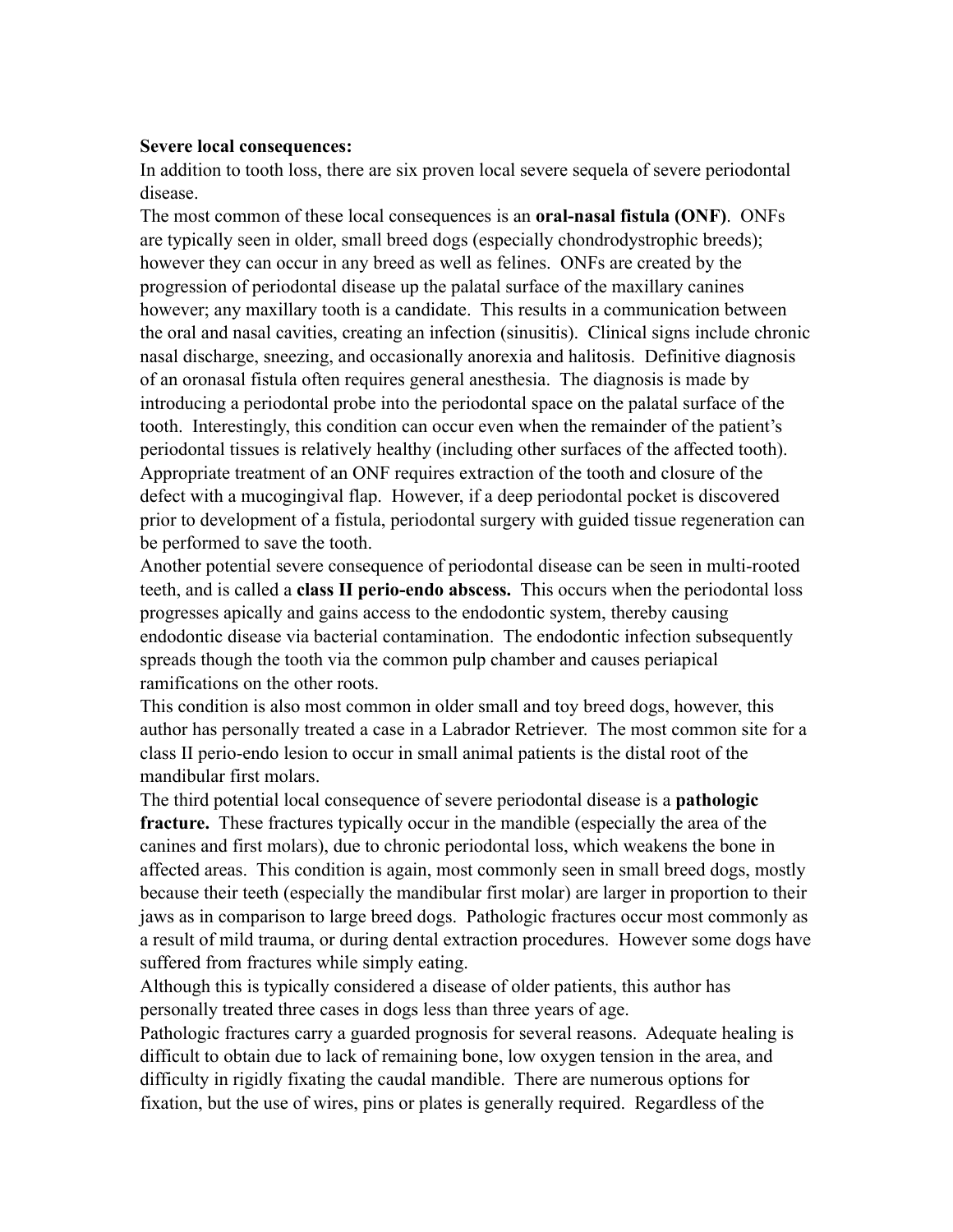method of fixation, the periodontally diseased root (s) MUST be extracted for healing to occur.

Awareness of the risk of pathologic fractures can help the practitioner to avoid problems in at risk patients during dental procedures. If one root of an affected multi-rooted tooth is periodontally healthy, there is an even greater chance of mandibular fracture due to the increased force needed to extract the healthy root. An alternate form of treatment for these cases is to section the tooth, extract the periodontally diseased root, and perform root canal therapy on the periodontally healthy root. In cases where periodontitis involving a mandibular canine or first molar is identified during a routine prophy, it is best to inform the owners of the possibility of a jaw fracture prior to attempting extraction of the offending tooth.

The fourth local consequence of severe periodontal disease results from inflammation close to the orbit which could potentially lead to **blindness**. The proximity of the tooth root apices of the maxillary molars and fourth premolars, places the delicate optic tissues in jeopardy. In cats (especially brachycephalic), the apices of the maxillary canines lie in this area and can create similar issues.

The fifth local consequence is described in recent studies which have linked chronic periodontal disease to **oral cancer**. The association in this case is likely due to the chronic inflammatory state that exists with periodontitis.

The final significant local consequence of periodontal disease is chronic **osteomylitis**, which is an area of dead, infected bone. Dental disease is the number one cause of oral osteomylitis. Furthermore, once an area of bone is necrotic, it does not respond effectively to antibiotic therapy. Therefore, definitive therapy generally requires aggressive surgical debridement.

In some cases, the bacterial infection may also result in a septicemia. In one case treated by this author, the patient had white blood cell counts of >50,000 on several occasions, which responded transiently to antibiotics. However, each time the antibiotics were discontinued the infection returned. On clinical presentation, the patient had halitosis, but no obvious dental disease other than a small fistulous tract. A dental radiograph revealed significantly mottled bone in the area, which prompted aggressive surgical debridement of the area of necrotic bone. Histopathology was consistent with osteomylitis, and after a course of clindamycin, the patient did not relapse. In another case treated by this author, the patient presented with an entire hemi-mandible which was necrotic secondary to osteomylitis. In this case, the patient required a complete hemi-mandibulectomy.

#### **Severe systemic manifestations:**

Systemic ramifications of periodontal disease are also well documented. The inflammation of the gingiva and periodontal tissues that allows the body's defenses to attack the invaders also allows these bacteria to gain access to the body. Recent animal studies suggest the possibility that these bacteria negatively affect the kidneys and liver, leading to decrease in function of these vital organs over time. Furthermore, it has also been suggested that these bacteria can become attached to previously damaged heart valves (IE valvular dysplasias) and cause endocarditis, which in turn can result in